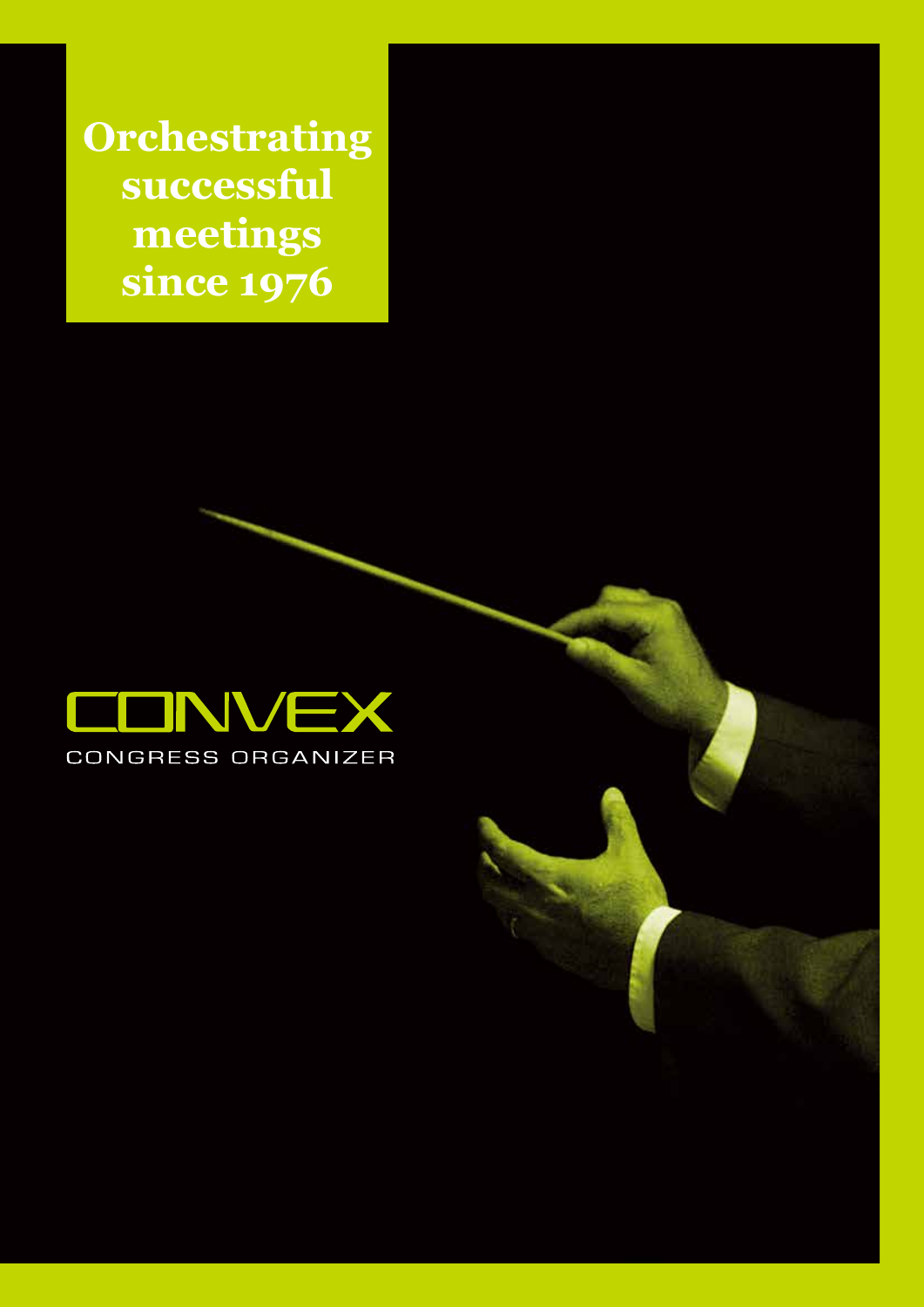

現在のInformation Technologyは、全世界にお けるコミュニケーションと情報の共有化を一瞬にし て可能にすることを実現してしまいました。しかしな がら通信技術を活用した情報伝達システムが進化 すればするほど、人々が直接顔を合わせ、テーブル を囲み、言葉を交し、意思の疎通をはかり合うことが より一層重要になって来ています。

私たちコンベックス(Convention-Expert)は、 過去40年に亘り世界各地で「心の通ったコミュニ ケーション空間」を作ることをめざして参りました。 これからも最適な環境の中で、最新のテクノロジー と永年に亘って培われた私たちの経験と知識を駆 使し、皆様の「心が感じ合えるコミュニケーションの 場」創りをめざし、プランニングからプロデュースま でカスタマイズされたサービスを提供して参ります。

The conductor. His experience and professionalism are crucial. An outstanding and unforgettable performance is the result of able leadership, teamwork, organization, coordination, and the collaboration of musicians, each with his own task, each contributing to achieve perfection. Convex(Convention Expert) has been the conductor behind some of the most outstanding and successful conventions, meetings, conference and events since 1976.

Our clients receive customized services and benefit from over 40 years of experience and knowledge gained from organizing successful meetings and events. We take pride in our leadership skills and teamwork, and collaborate with industry partners to achieve meeting and event objectives with professionalism, grace, and style.

In the corporate world focused on maximizing return on investment and productivity, we understand that our clients need to do more in less time, and make the most out of limited resources. From site selection to organizing entertainment, coordinating interpreters and speakers, selecting and operating state-of-the-art meeting and entertainment equipment, and arranging schedules and travel plans, Convex is renowned for the comprehensive management of flawless meetings.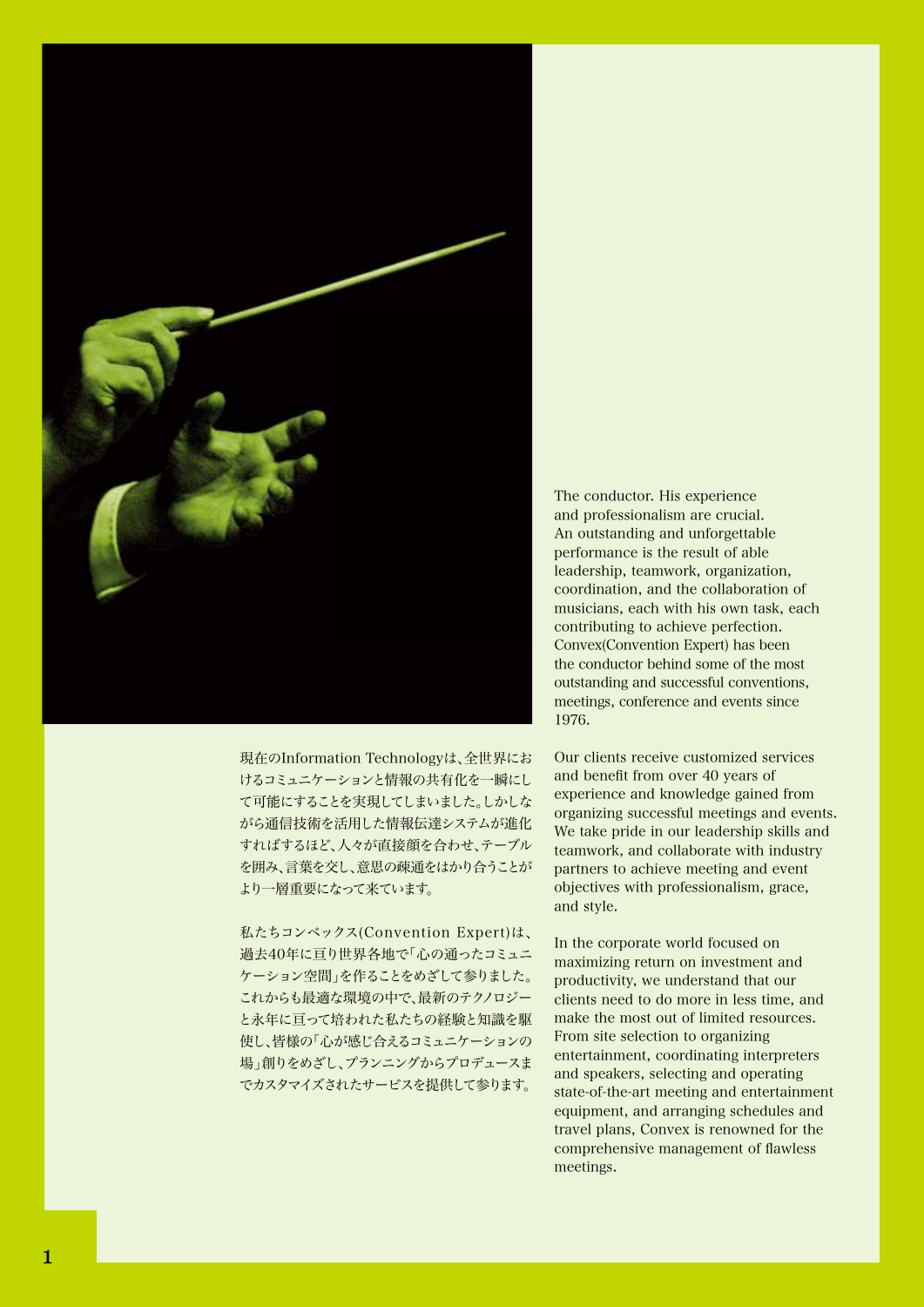

# **CONVENTION** AND EVENT MANAGEMENT

## 企画立案から実施運営まで トータルサポート

コンベンションのプラニングからプロデュース まで、経験豊かな、あらゆるジャンル・文化・ 言語に精通したプロフェッショナルをそろえ、 企画立案から実施運営まで、お客様のご要 望を多元的に展開し、正確できめ細かいカス タマイズされたサービスを提供します。



## From Planning to On-Time, On-Target, On-Site Management

With our expertise and experience, we implement only the very best in meetings-large, medium and small. Our clients' interests are always at the forefront.

Every smooth, stress-free meeting or event is the result of attention to detail and conscientious collaboration with partners in the industry, ensuring that all critical criteria are met and client expectations exceeded.

We customize our services according to customer needs; from request for proposals (RFP) to planning, venue selection, contract negotiation, on-site management and staffing, we combine cutting edge technology with years of experience to tailor-make services guaranteed to deliver successful meetings that achieve our clients' goals and create a lasting impression.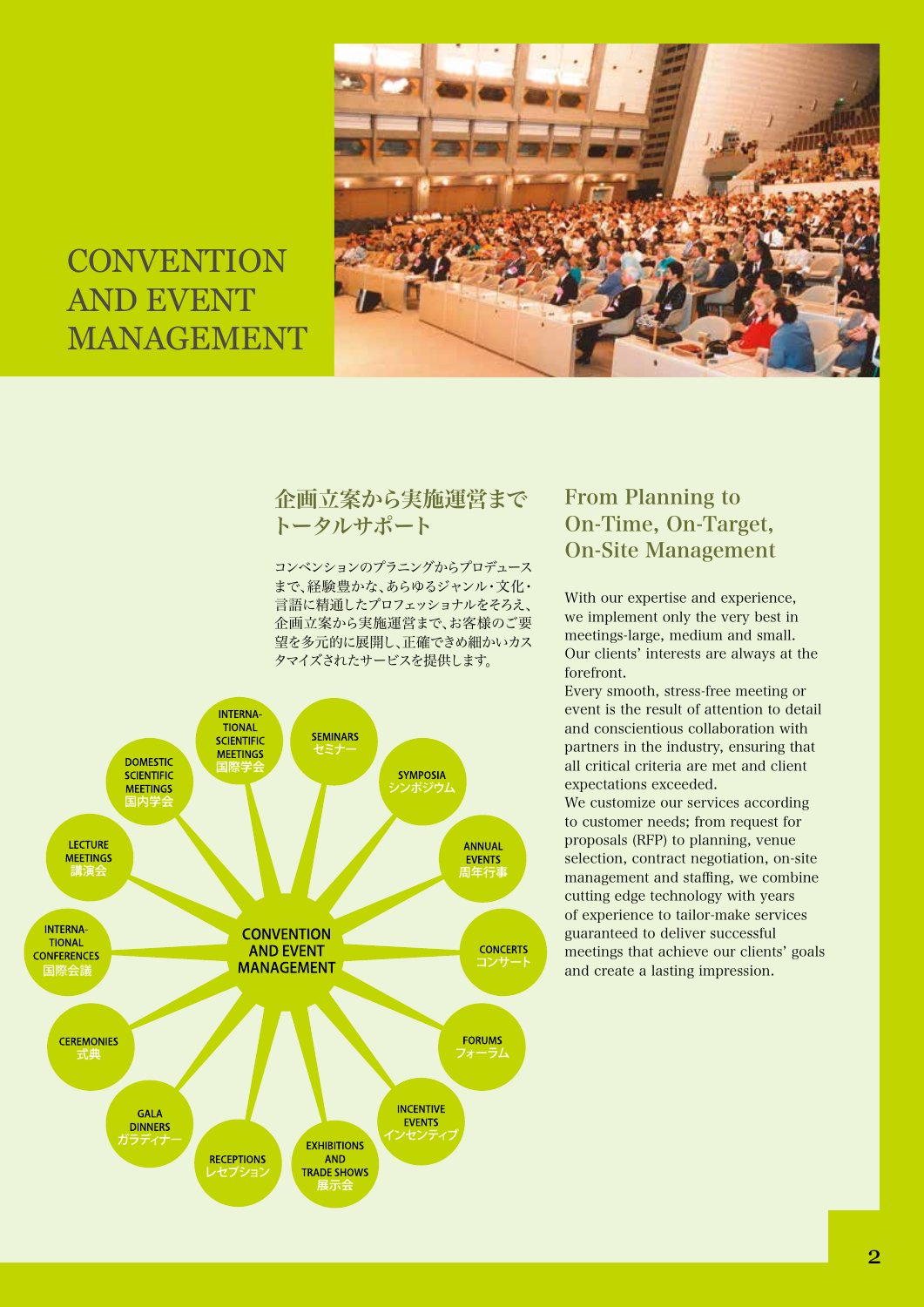# **CONVENTION** AND EVENT MANAGEMENT

# 国際・国内医学系学会運営

#### 誘致活動

- ・ 開催基本計画立案
- ・ 会場選定
- ・ プレゼンテーション書類・データ作成
- ・ プロモーション活動
- ・ 基本予算案策定

#### 事前準備

- ・ 予算案立案
- ・ 募金計画策定及び補助活動
- ・ 事務局代行業務
- ・ 準備スケジュール管理
- ・ 会場デザイン
- ・ 国内・海外招聘者対応
- ・ 参加募集及び広報活動
- 参加登録・演題登録システム構築
- ・ 学術プログラム編成サポート
- 印刷物・デジタルコンテンツ制作
- ・ スポンサー企業対応

#### 当日運営

- ・ 全体進行管理
- ・ 式典進行
- ・ 参加登録、プレゼンテーションデータ管理システム運用
- ・ デジタルポスターシステム運用
- ・ 会場設営(レイアウト、装飾他)
- ・ 映像、音響、照明、中継機材、オペレーション
- ・ 同時通訳(通訳者、同通システム)
- ・ 記録(VTR収録、録音、写真)
- ・ スタッフィング
- ・ 料飲(宴会、ケータリング、弁当他)・デザイン、手配
- ・ エンタテイメントプログラム制作
- ・ 企業展示会、実施運営
- ・ 宿泊・交通手配
- ・ リスクマネジメント
- ・ 市民公開講座、実施運営

### 事後処理

- ・ 会計・税務処理
- ・ 報告書作成
- ・ 礼状作成発送

## Management of International / Domestic Medical Conventions

## Preparation

- Development of basic plan
- Site selection
- Production of promotion kit
- Promotion activity
- Development of draft budget
- Development of fund raising plan and auxiliary activities
- Secretariat services
- Management of preparation schedule
- Site design
- Attending to invitees from within and outside Japan
- $\bullet$  Advertisement and publicity
- Building registration system of participants and abstracts
- $\bullet$  Support for drawing up of scientific program
- Production of printed and digital contents
- Responding to sponsor organization's needs

### On-site management

- $\bullet$  General management of the event
- $\bullet$  Ceremony management
- Operation of participant registration and presentation data management systems
- Operation of digital poster system
- Site set-up
- Audio, visual, lighting and broadcasting equipment
- Simultaneous interpretation services
- Documentation, VTR recording, audio recording, photographs
- Staffing
- Food and beverages
- Production of entertainment programs
- Exhibitions Management
- Arrangements for accommodations and transportation
- Risk management
- Open forums

#### Post-event administration

- Accounting and tax processing
- Drafting of reports
- Prepare and send thank-you letters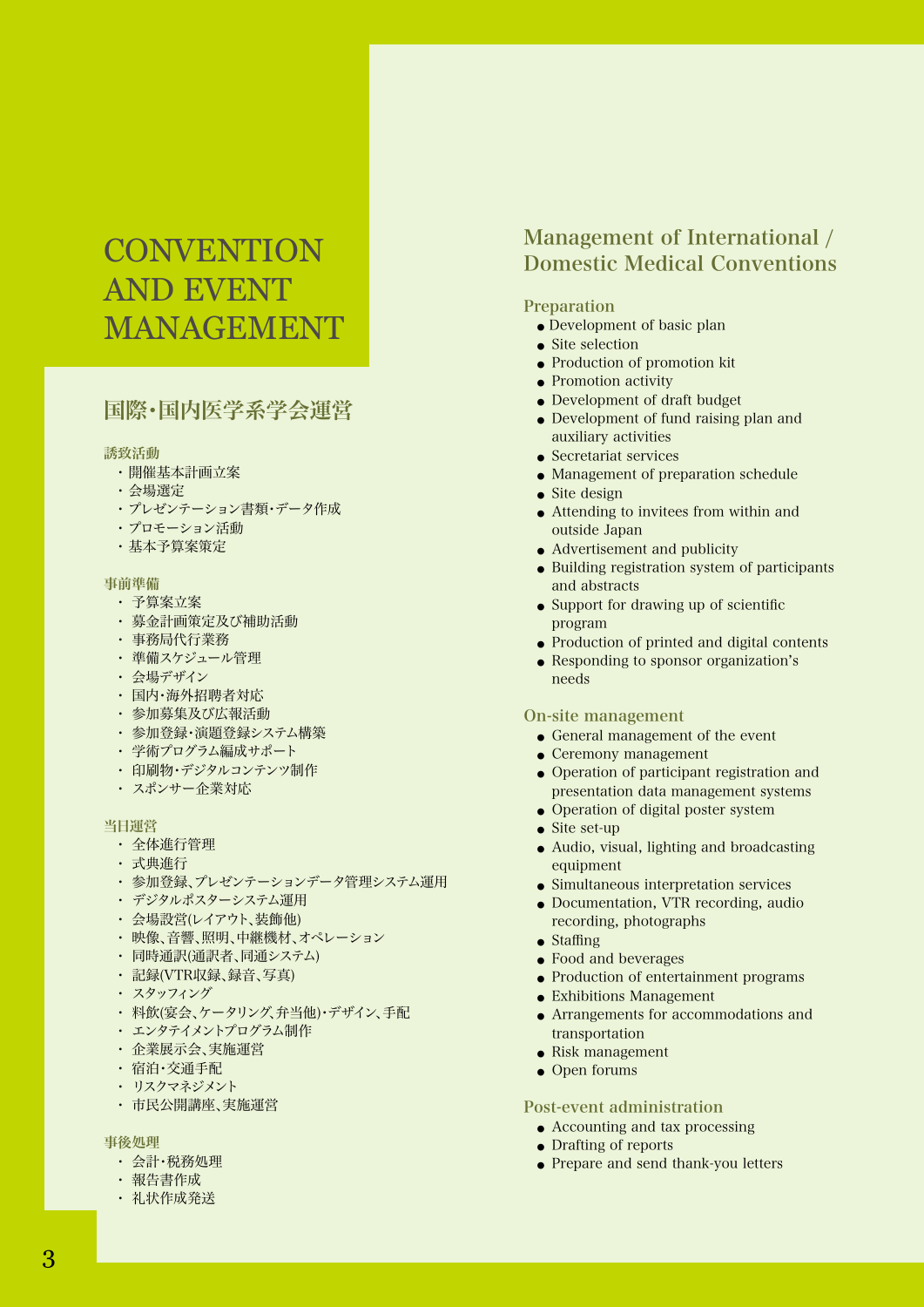# 国際会議運営

- ・ 会場選定及び仕様デザイン
- ・ 予算管理
- ・ 論文集約、管理
- ・ 印刷物制作
- ・ 招待者接遇
- ・ 参加登録、当日受付
- ・ 会場設営、運営
- ・ 映像、音響、照明機材、同時通訳装置
- ・ 同時通訳
- ・ スタッフィング
- ・ ソーシャルプログラム(パーティ、エクスカーション他)
- ・ エンタテイメント
- ・ 宿泊・交通手配
- ・ 報告書作成

# 企業イベント運営

- ・ 運営計画立案
- ・ 会場選定及び仕様デザイン
- ・ 参加登録、当日受付
- ・ 講師派遣
- ・ 会場設営、運営
- ・ 映像、音響、照明機材、同時通訳装置
- ・ 同時通訳
- ・ スタッフィング
- ・ エンタテイメント
- ・ 宿泊・交通手配

## Management of International Conferences

- Site selection and designs
- Budget management
- Compiling and management of papers
- Production of printed materials
- Reception of invitees
- Registration of participants and on-site registration
- Site set-up and management
- Audio, visual and lighting equipment
- Interpreters, simultaneous interpretation system
- Staffing
- Social programs
- Entertainment
- Arrangements for accommodations and transportation
- Drafting of reports

## Management of Corporate Events

- Development of management plan
- Site selection and designs
- Registration of participants and on-site registration
- Speaker Bureau Services
- Site set-up and management
- Audio, visual and lighting equipment
- $\bullet$  Interpreters, simultaneous interpretation system
- $\bullet$  Staffing
- Entertainment
- Arrangements for accommodations and transportation

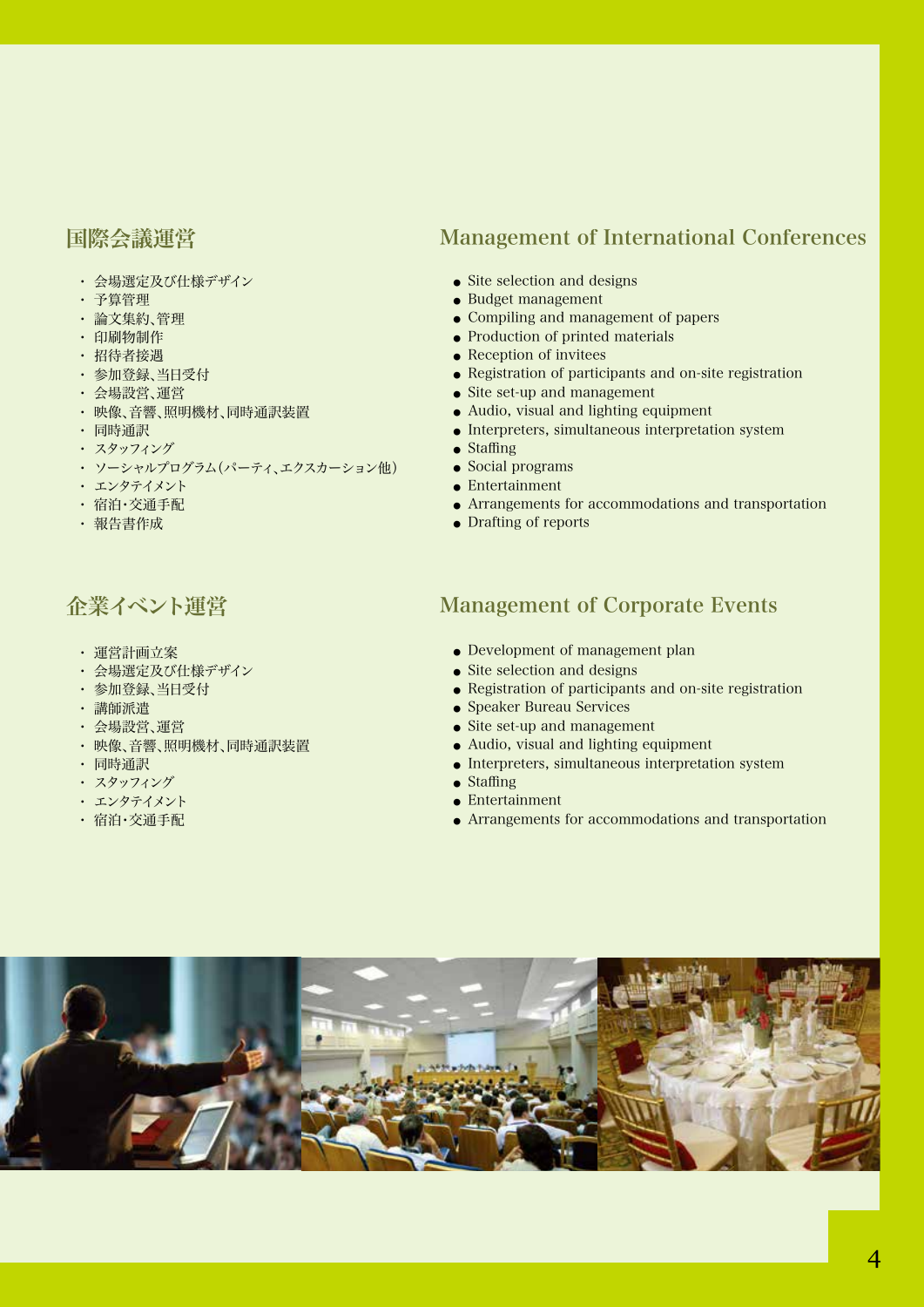

# LANGUAGE SERVICES

## 「言葉」に込められた「気持ち」 まで伝達するプロフェッショナル

言語、専門分野ごとにベテランの通訳者を配し、目的 ・内容に合わせ、最もふさわしいスタッフを国内外問 わずアサイン致します。業務の品質管理・機密保持に ついて細心の注意を払うとともに、多様な要望に迅 速・柔軟に対応し、コミュニケーションの原点である 「心と意志の交流」をつねに忘れないプロのスタッフ が、満足いただけるサービスを提供します。

#### 通訳

- ・ 会議: 国際会議、セミナー、シンポジウム 学会、プレスカンファレンス等
- ・ 放送: 二カ国語放送、VTR編集
- 一般: 随行・企業訪問・工場見学
- ・ 同時通訳機材レンタル・オペレーション

#### その他

- ・ ナレーション
- ・ トランスクリプション
- ・ 速記、ミニッツライティング

## Solutions for Multilingual & Multicultural Meetings

In today's multilingual business environment, Convex is trusted as a reliable partner with the highest level of professionalism. We dispatch interpreters everywhere in Japan, and provide multilingual interpreters to accompany individuals and groups for events and meetings wherever they may be.

We guarantee confidentiality, accuracy, prompt service, and expertise in any language, helping clients make the most of international opportunities.

#### Interpretation

- Conferences: International conferences, seminars, symposia, conventions, academic meetings, press launches, etc.
- Broadcasts: Dual-language broadcasts, VTR editing
- General: Accompanying service, company visits
- Operation for Simultaneous Interpretation System

## Other Services

- Narrations
- Transcription
- Shorthand, minute taking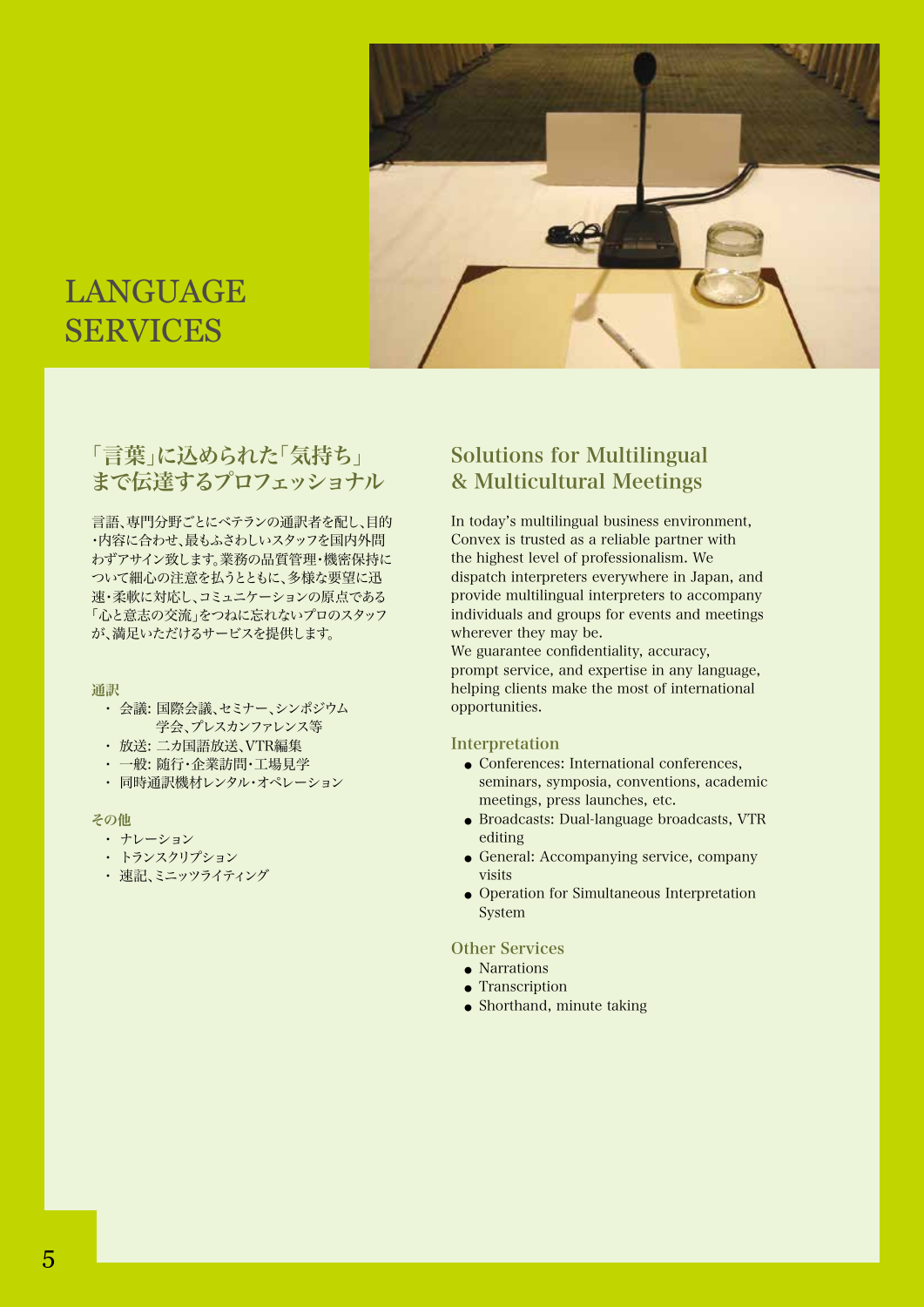

# TRAVEL AND ENTERTAINMENT

# **TRAVEL**

# 快適なトラベル・アレンジメント

国内外で開催される会議・イベントの招聘者、招待者、参 加者の方々の為に、渡航に関わる諸手続きから、交通・ 宿泊・オプショナルツアー企画まで、より快適な時を 過ごして頂くためのコーディネートをします。

- ・ コンベンション参加者宿泊・交通手配
- ・ 海外VIP招聘に伴う手配
- ・ 各種ツアー企画・立案・手配
- ・ 空港ミーティングサービス

## Travel Solutions Beyond Ticketing

Convex provides a full range of travel coordination services to address the unique needs of our clients.

Beyond basic services, our travel professionals are capable enough to administer large groups, and flexible enough to give personalized service and a wide variety of travel options.

Our assistance in processing travel-related documentation, accommodation, and optional tours is guaranteed to save our clients time and meet travel requirements speedily, efficiently, and cost-effectively.

- Hotel and transport arrangements for conference attendees
- Full-service arrangements and logistics for VIP guests from overseas
- Planning and arrangements of optional tours
- Airport meet-and-greet service

## ENTERTAINMENT

# 心の伝わるエンタテイメント・ プログラム

一流のミュージシャンたちが奏でる音楽は、そのジャン ルを問わず聴く人々の心に深く染み込みます。ジャズ、 ラテン、クラシック、世界の伝統音楽などコンベンション の中にひとつ加えたい、魅惑のエンタテイメント・プログ ラムをプロデュースします。

- ・ ショー、コンサートの企画・制作
- ・ 音源企画・制作・販売
- ・ アーチスト・マネジメント

## To Generate Energy, Excitement, and Enthusiasm

Corporate entertainment has taken on new importance to meetings in recent years. From musical performance, cultural shows, and off-site activities, when used creatively and selectively, entertainment is the social side to corporate brand building. Entertainment is a subtle but powerful tool. It can be instrumental in generating optimism, and excitement. It can transform good meeting into great meetings.

- Planning, production and direction of shows and concerts
- Planning and production of music albums
- Artist management